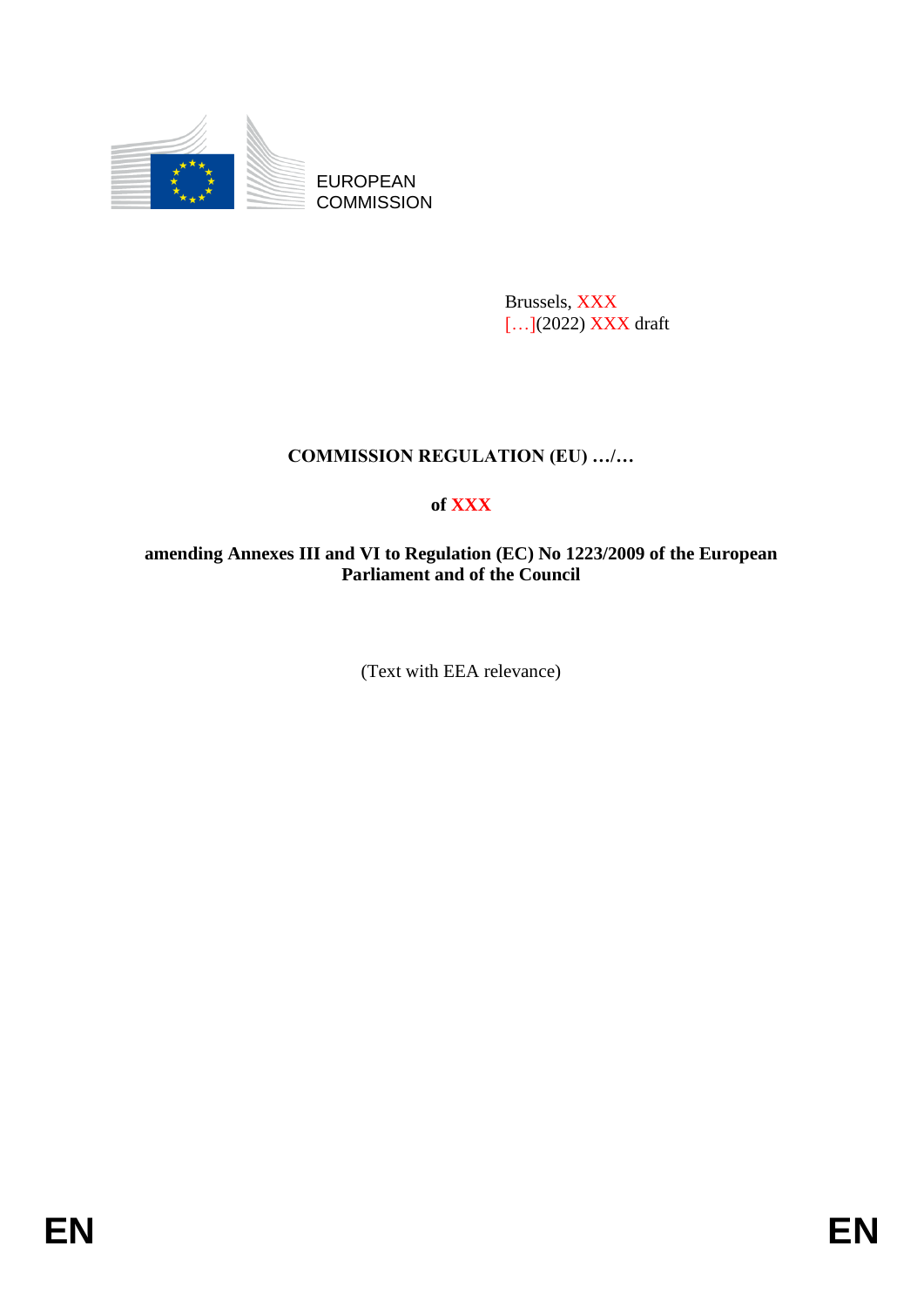## **COMMISSION REGULATION (EU) …/…**

#### **of XXX**

#### **amending Regulation (EC) No 1223/2009 of the European Parliament and of the Council as regards the use of Butylated Hydroxytoluene, Acid Yellow 3, Homosalate and HAA299 in cosmetic products and correcting that Regulation as regards the use of Resorcinol in cosmetic products**

(Text with EEA relevance)

## THE EUROPEAN COMMISSION,

Having regard to the Treaty on the Functioning of the European Union,

Having regard to Regulation (EC) No 1223/2009 of the European Parliament and of the Council of 30 November 2009 on cosmetic products<sup>1</sup>, and in particular Article 31(1) thereof,

Whereas:

- (1) The substance '2,6-Di-Tert-Butyl-4-Methylphenol' (CAS No 128-37-0), which has been assigned the name Butylated Hydroxytoluene under the International Nomenclature of Cosmetic Ingredients (INCI), is currently not regulated under Regulation (EC) No 1223/2009. Butylated Hydroxytoluene is a synthetic antioxidant that helps maintain the properties and performance of products when exposed to air and is widely used in cosmetics.
- (2) In light of concerns related to potential endocrine disrupting properties of Butylated Hydroxytoluene, the Commission launched a public call for data in 2019. The industry submitted scientific evidence to demonstrate the safety of Butylated Hydroxytoluene when used in cosmetic products. The Commission requested the Scientific Committee for Consumer Safety (SCCS) to carry out a safety assessment of Butylated Hydroxytoluene in view of the information provided.
- (3) The SCCS concluded in its opinion of 2 December 2021<sup>2</sup> that Butylated Hydroxytoluene is safe as an ingredient up to a maximum concentration of 0,001 % in mouthwash, 0,1 % in toothpaste and 0,8 % in other leave-on and rinse-off products, when those product categories are used individually or together.
- (4) In light of the SCCS opinion, it can be concluded that there is a potential risk to human health arising from the use of Butylated Hydroxytoluene in mouthwash, toothpaste and other leave-on and rinse off products when the concentration of that substance exceeds certain levels. Therefore, the use of Butylated Hydroxytoluene in those products should be restricted to a maximum concentration of 0,001 %, 0,1 % and 0,8 % respectively.

 $\mathbf{1}$  $\frac{1}{2}$  OJ L 342, 22.12.2009, p. 59.

<sup>2</sup> SCCS (Scientific Committee on Consumer Safety), scientific opinion on Butylated Hydroxytoluene (BHT), preliminary version of 27 September 2021, final version of 2 December 2021, SCCS/1636/21 [https://ec.europa.eu/health/publications/butylated-hydroxytoluene-bht\\_en](https://ec.europa.eu/health/publications/butylated-hydroxytoluene-bht_en)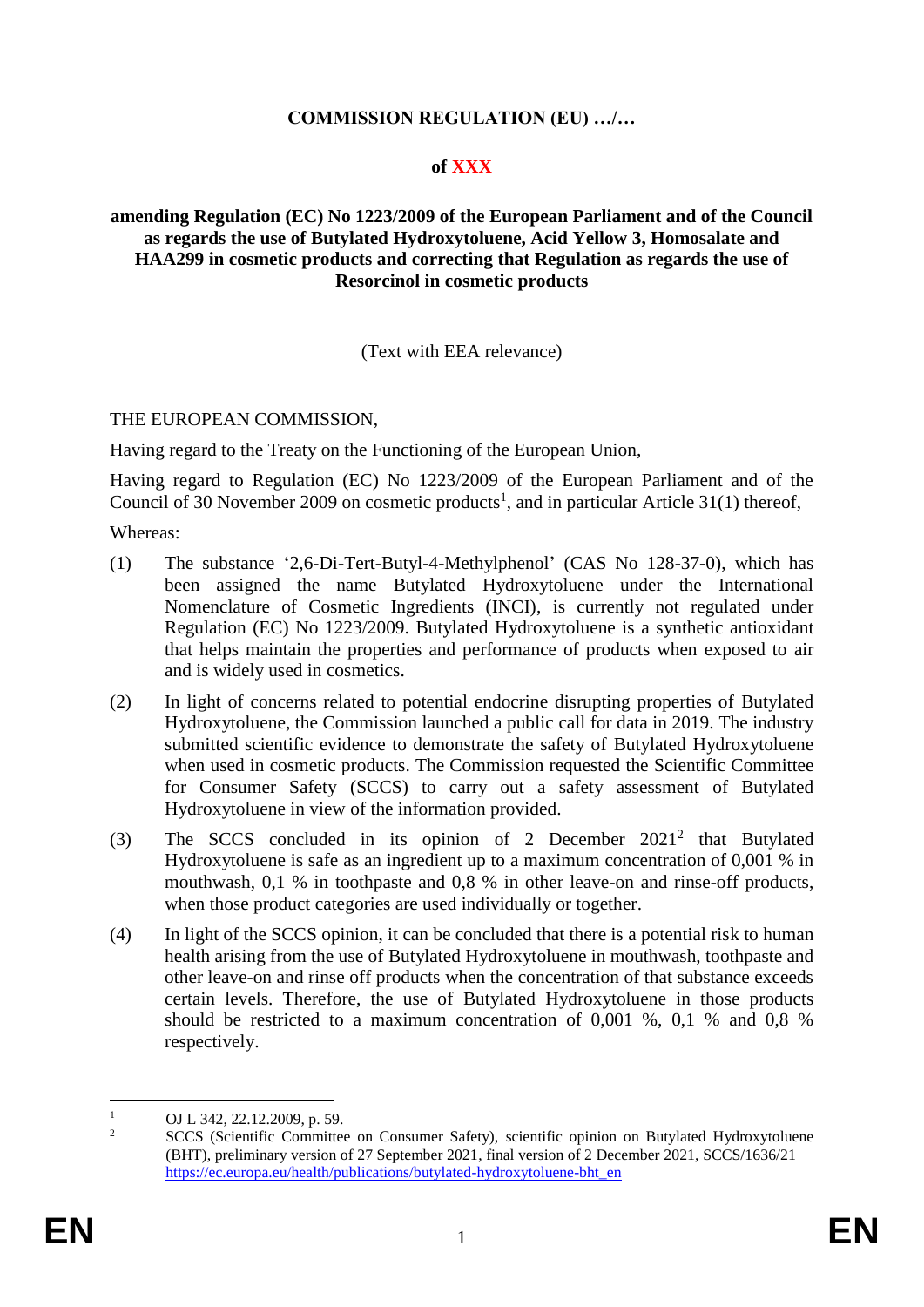- (5) The substance '1H-Indene-1,3(2H)-dione, 2-(2-quinolinyl)-, sulfonated, sodium salts' (CAS No 8004-92-0), which has been assigned the INCI name Acid Yellow 3, is currently listed under entry 82 of Annex IV to Regulation (EC) No 1223/2009 and is therefore allowed for use as a colorant in cosmetic products without any maximum concentration.
- (6) Based on data provided by the industry on the use of Acid Yellow 3 in non-oxidative hair colouring products, the SCCS concluded in its opinion of 23 July 2021<sup>3</sup> that Acid Yellow 3 is safe when used in such products at on-head concentrations of up to 0,5 %.
- (7) In light of the SCCS opinion, it can be concluded that there is a potential risk to human health arising from the use of Acid Yellow 3 in non-oxidative hair colouring products when the concentration of that substance exceeds a certain level. Therefore, the use of Acid Yellow 3 in those products should be restricted to a maximum concentration of 0,5 %.
- (8) The substance 'Benzoic acid, 2-hydroxy-, 3,3,5-trimethylcyclohexyl ester' (CAS No 118-56-9), which has been assigned the INCI name Homosalate, is listed under entry 3 of Annex VI to Regulation (EC) No 1223/2009 and is therefore allowed for use as a UV filter in cosmetic products with a maximum concentration of 10 % in ready for use preparation.
- (9) In light of concerns related to potential endocrine disrupting properties of Homosalate, the Commission launched a public call for data in 2019. The industry submitted scientific evidence to demonstrate the safety of Homosalate when used in cosmetic products. The Commission requested the SCCS to carry out a safety assessment of Homosalate in view of the information provided.
- (10) The SCCS concluded in its opinion of  $24-25$  June  $2021<sup>4</sup>$  that Homosalate is not safe when used as a UV-filter in cosmetic products at concentrations of up to 10 %. The SCCS found that the use of Homosalate as a UV filter in cosmetic products is safe for the consumer only up to a maximum concentration of 0,5 % in the final product.
- (11) On 30 July 2021, to ensure broad availability of UV-filters and consequently adequate sun protection for consumers, industry submitted a re-calculation of the margin of safety based only on the use of Homosalate in face products (face cream and pumpspray products). On the basis of the information provided by industry, and considering the concerns related to potential endocrine disrupting properties of Homosalate, the SCCS issued scientific advice on 2 December  $2021^5$ , where it concluded that Homosalate is safe as a UV-filter at concentrations up to 7,34% when used in face products in the form of cream and pump spray. Therefore, the use of Homosalate should be restricted to face products (non-spray and pump spray products) only, up to a maximum concentration of 7,34 %. The combined use of Homosalate up to 0,5% in all cosmetic products and up to 7,34% in face products is not considered safe by the SCCS since the margin of safety of such combined use is below 100.

 $\overline{3}$ <sup>3</sup> SCCS (Scientific Committee on Consumer Safety), Opinion on Acid Yellow 3 – C054 (CAS No. 8004- 92-0, EC No 305-897-5), final version of 23 July 2021, SCCS/1631/21 [https://ec.europa.eu/health/publications/acid-yellow-3-c054-cas-no-8004-92-0-ec-no-305-897-5](https://ec.europa.eu/health/publications/acid-yellow-3-c054-cas-no-8004-92-0-ec-no-305-897-5-submission-ii_en) submission-ii en

<sup>&</sup>lt;sup>4</sup> SCCS (Scientific Committee on Consumer Safety), Opinion on Homosalate, (CAS No 118-56-9, EC No 204-260-8), preliminary version of 27-28 October 2020, final version of 24-25 June 2021, SCCS/1622/20, [https://ec.europa.eu/health/publications/homosalate\\_en](https://ec.europa.eu/health/publications/homosalate_en)

<sup>&</sup>lt;sup>5</sup> SCCS (Scientific Committee on Consumer Safety), Scientific Advice on the safety of Homosalate (CAS No 118-56-9, EC No 204-260-8) as a UV-filter in cosmetic products, final version of 2 December 2021, SCCS/1638/21, [https://ec.europa.eu/health/system/files/2021-12/sccs\\_o\\_260.pdf](https://ec.europa.eu/health/system/files/2021-12/sccs_o_260.pdf)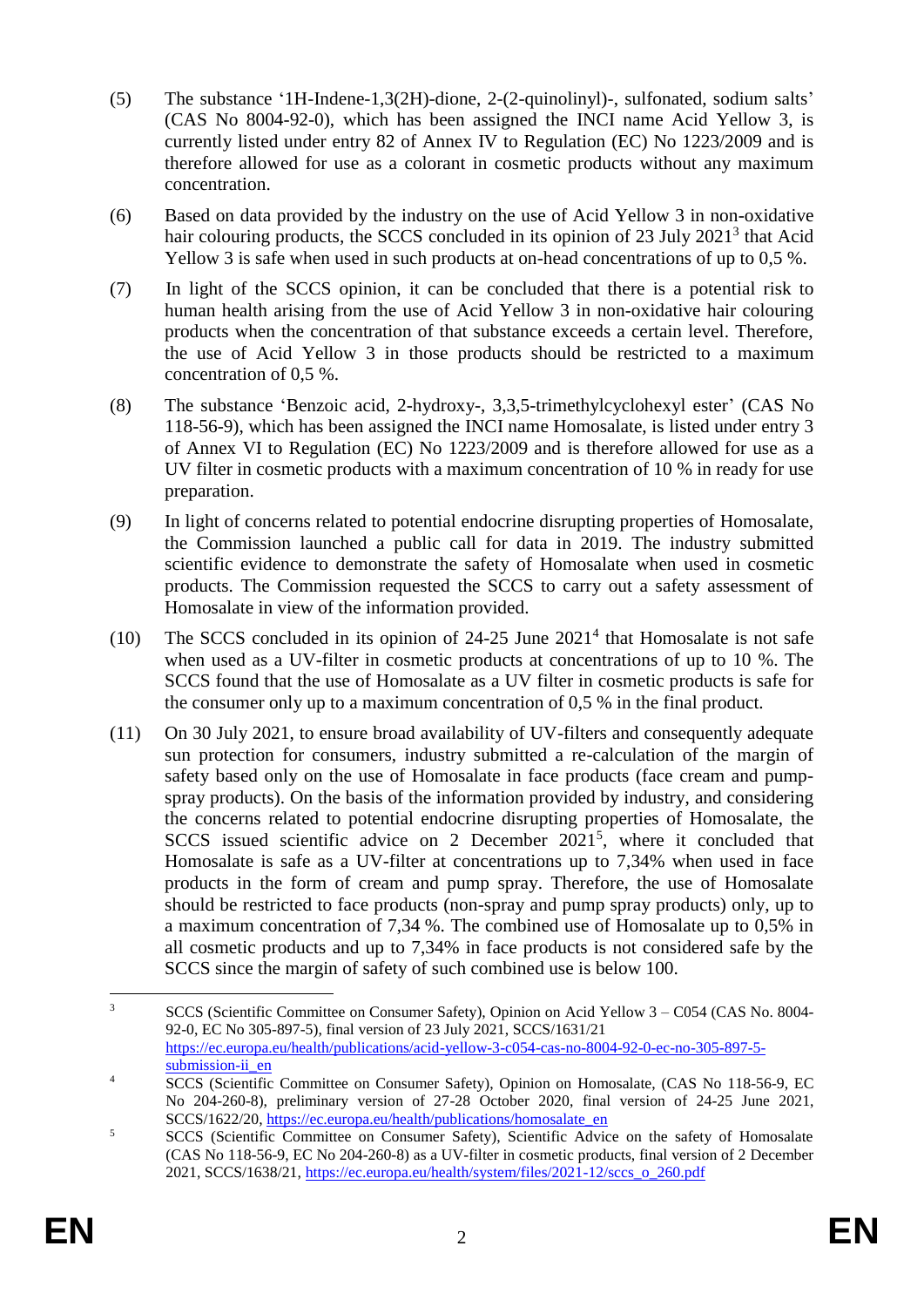- (12) In light of the SCCS scientific advice, it can be concluded that there is a potential risk to human health arising from the use of Homosalate as a UV filter in cosmetic products in the concentration currently allowed. Therefore, the use of Homosalate should be restricted to face products (non-spray and pump spray products) only up to a maximum concentration of 7,34 %.
- (13) The substance '1,1'-(1,4-piperazinediyl)bis[1-[2-[4-(diethylamino)-2 hydroxybenzoyl]phenyl]-methanone', which has been assigned the INCI name Bis- (Diethylaminohydroxybenzoyl Benzoyl) Piperazine (HAA299), is a cosmetic ingredient with the reported functions of a UV-filter. HAA299 is currently not regulated under Regulation (EC) No 1223/2009.
- (14) In 2009, the Commission received a dossier from the industry to support the safe use of HAA299 (micronised and non-micronised) in cosmetic products, which was further substantiated with additional information in 2012. SCCS concluded in an opinion of 23 September 2014<sup>6</sup> that the use of HAA299 in non-nano form (micronised or nonmicronised, with median particle size distribution around 134 nm or larger) at a concentration up to 10 % as a UV-filter in cosmetic products does not pose a risk of systemic toxicity in humans. In addition, the SCCS stated that its opinion did not cover the safety evaluation of HAA299 which is composed of nano particles.
- (15) In view of that opinion on the non-nano form of HAA299, the industry submitted in September 2020 additional data and requested an assessment of the safety of HAA299 in nano form intended to be used as a UV-filter up to a maximum concentration of 10 %.
- (16) The SCCS concluded in its opinion of 26 and 27 October 2021<sup>7</sup> that HAA299 in nano form, as covered within the provided characteristics (minimum purity equal to or above 97 %, median particle size in terms of particle number equal to or above 50 nm), is safe when used as a UV-filter in dermally applied cosmetic products up to a maximum concentration of 10 %. Considering the inflammatory effects on the lung after acute inhalation exposure to products containing HAA299 (nano), the SCCS did not recommend the use of HAA299 (nano) in applications that could lead to exposure of the consumer's lungs via inhalation.
- (17) The SCCS finally concluded that it had not been provided with any data that would merit a revision of its previous opinion and that HAA299 therefore can be considered safe both in its non-nano and in its nano form, when used as a UV-filter in cosmetic products up to a maximum concentration of 10 %. The SCCS also considers that the combined maximum concentration of non-nano and nano forms of HAA299 should not exceed 10 % in a cosmetic product.
- (18) In light of the SCCS opinion, it can be concluded that there is a potential risk to human health arising from the use of HAA299 as a UV-filter in cosmetic products when the concentration of that substance exceeds a certain level. Therefore, the use of HAA299 in those products should be restricted to a maximum concentration of 10 %. With

 $6\overline{6}$ <sup>6</sup> SCCS (Scientific Committee on Consumer Safety), Opinion on the safety of 2-(4-(2-(4-Diethylamino-2-hydroxy-benzoyl)-benzoyl)-piperazine-1-carbonyl)-phenyl)-(4-diethylamino-2-hydroxyphenyl) methanone, HAA299 as UV filter in sunscreen products, 18 June 2014, SCCS/1533/14, revision of 23 September 2014,

<sup>&</sup>lt;sup>7</sup> SCCS (Scientific Committee on Consumer Safety), Opinion on HAA299 (nano), preliminary opinion 22 July 2021, final opinion of 26-27 October 2021, SCCS/1634/2021, [https://ec.europa.eu/health/publications/haa299-nano\\_en](https://ec.europa.eu/health/publications/haa299-nano_en)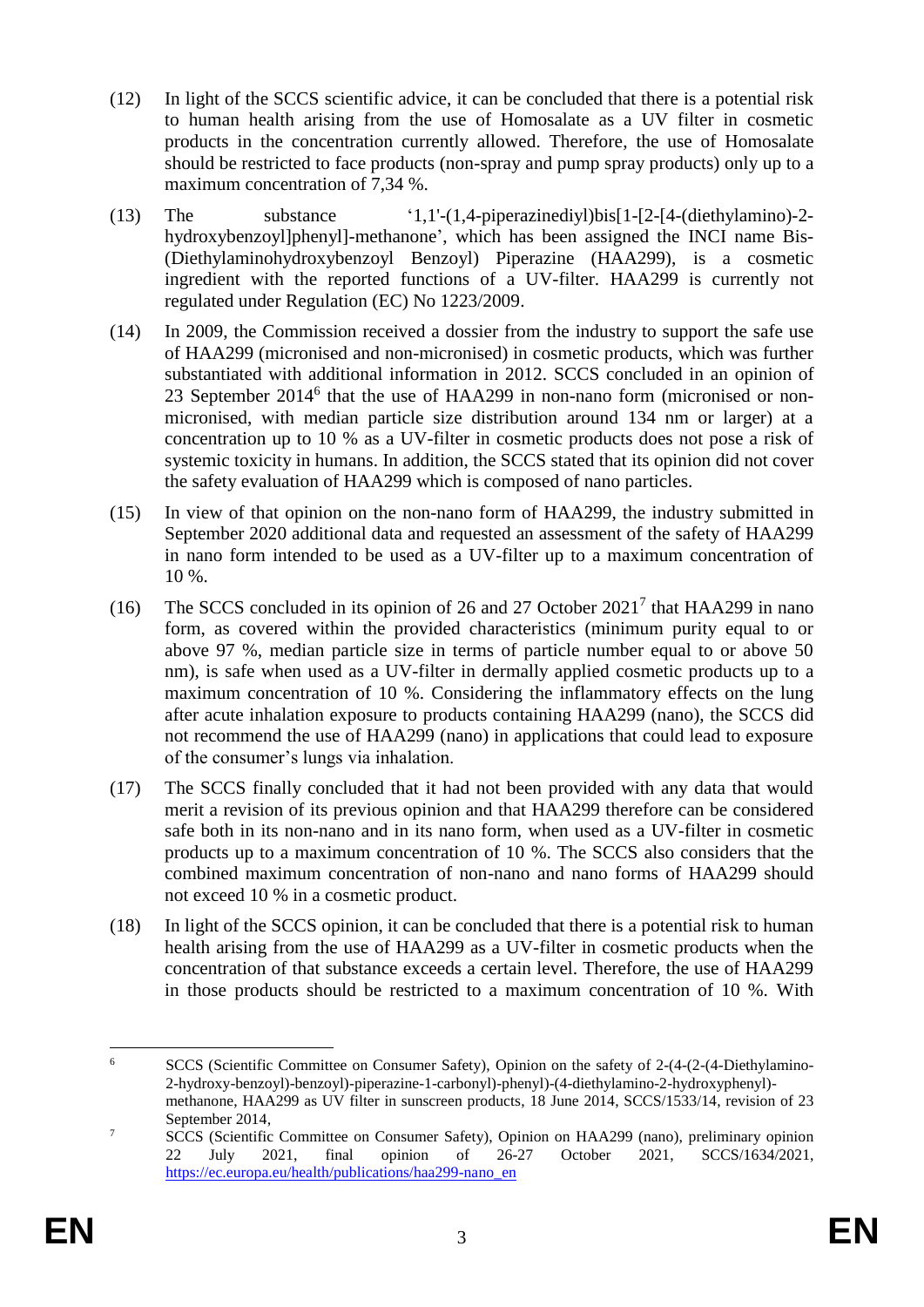regard to HAA 299 (nano), a condition should be introduced regarding its use in applications that may lead to exposure of the lungs.

- (19) Regulation (EC) No 1223/2009 should therefore be amended and corrected accordingly.
- (20) The industry should be allowed reasonable periods of time to adapt to the new requirements, including by making the necessary adjustments to product formulations in order to ensure that only cosmetic products complying with the new requirements are placed on the market. The industry should also be allowed a reasonable period of time to withdraw cosmetic products which do not comply with those requirements. As regards the new restrictions for Homosalate, the reformulation of products containing that UV filter is technically challenging and it is necessary to measure the efficacy of the sun protection factor of the reformulated products. Therefore, longer transition periods should be allowed for the industry to ensure compliance of products containing Homosalate with the new restrictions.
- (21) The substance '1,3-benzenediol' (CAS No 108-46-3), which has been assigned the INCI name Resorcinol, is currently listed under entry 22 of Annex III to Regulation (EC) No 1223/2009 as allowed for use in oxidative hair dye products, products intended for colouring eyelashes and hair lotions and shampoos with certain restrictions. With regard to oxidative hair dye products, the label is to contain the following warning: 'Do not use to dye eyelashes or eyebrows'.
- (22) According to the definition of the term 'hair product' in Regulation (EC) No 1223/2009, which became applicable on 11 July 2013, a hair product means a cosmetic product that is intended to be applied on the hair of head or face, except eye lashes. The exclusion of eyelashes was motivated by the fact that the level of risk is different when cosmetic products are applied on the hair on the head and on eyelashes respectively.
- (23) Entry 22 in Annex III to Regulation (EC) No 1223/2009 was amended by Commission Regulation (EU) No  $1197/2013<sup>8</sup>$  to allow professional use of Resorcinol in products intended for colouring eyelashes. At that time, the warning concerning the use for eyebrows should have been deleted, since the use of Resorcinol in products intended for colouring eyebrows, considering the new definition, was allowed as included in the product type 'oxidative hair dye products'. That error should be corrected.
- (24) The measures provided for in this Regulation are in accordance with the opinion of the Standing Committee on Cosmetic Products,
- HAS ADOPTED THIS REGULATION:

#### *Article 1*

#### *Amendments*

Annexes III and VI to Regulation (EC) No 1223/2009 are amended in accordance with the Annex to this Regulation.

#### *Article 2*

1

<sup>8</sup> Commission Regulation (EU) No 1197/2013 of 25 November 2013 amending Annex III to Regulation (EC) No 1223/2009 of the European Parliament and of the Council on cosmetic products (OJ L 315, 26.11.2013, p. 34).